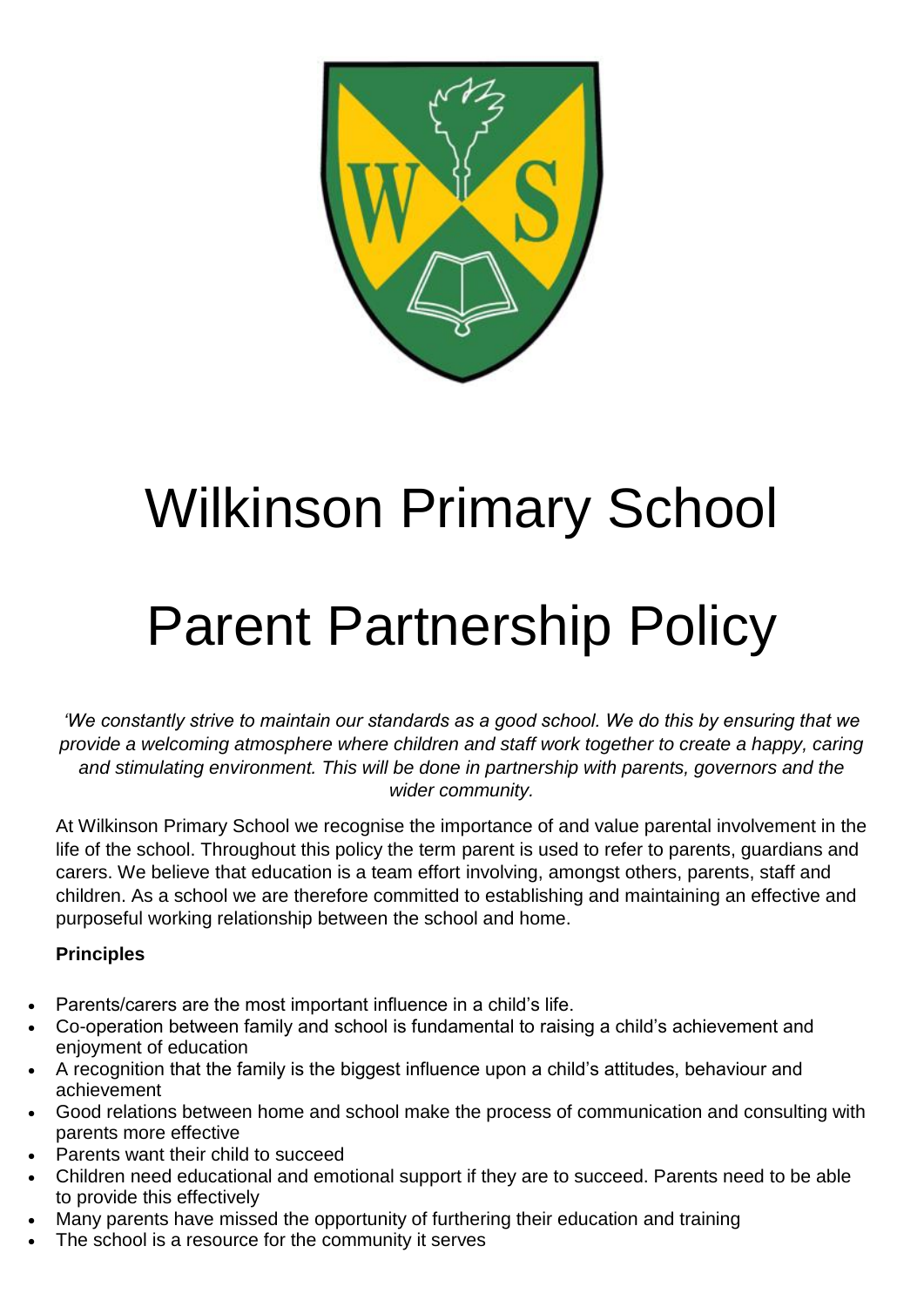#### **Aims**

- To develop good communication with parents and to fully inform them about what is happening in school
- To actively involve parents in the education and progress of their child
- To make good use of parents' expertise and willingness to enhance their own learning and that of their child and other children and to actively involve them in school life
- To establish the views and opinions of parents of the school and act upon these
- To raise standards in the development of the whole child

#### *To develop good communication and fully inform parents about what is happening in school we will:*

- Make letters, parent handbook and key policies "user friendly", useful and informative
- Ensure staff are available at the gate each morning to relay messages to staff
- Be available to meet with parents at a mutually convenient time when necessary
- Send regular newsletters containing information such as dates and events
- Communicate key information by text message
- Circulate our 'Wilkinson World' newspaper each term
- Hold parents evenings in the Autumn and Spring term to discuss progress and targets. Provide the opportunity to discuss your child's report at the end of the Summer term
- Display key information on the school website and around school

### *To actively involve parents in the education and progress of their child we will:*

- Offer three parents evening each academic year
- Send annual reports at the end of each year
- Encourage comments in homework book and reading record
- Welcome parents into school to participate in other events such as educational workshops and information sessions, open days and Enterprise Week etc.
- Invite parents to induction/transition sessions
- Encourage parents to attend meeting with both school staff and other professionals about their child's learning and development. This may involve the wider family.

#### *To make good use of parents' expertise and willingness to enhance their own learning and that of their child and other children and to actively involve them in school life we will encourage parents to:*

- Support their child with homework tasks
- Attend/support out of school activities such as sporting events
- Attend school performances, assemblies, events and celebrations
- Become involved in school projects
- Participate in family and adult learning events organised by school
- Join or support the PTA in fundraising events
- Use opportunities to have informal discussions with staff members
- Volunteer to become parent governors

#### *To establish the views and opinions of parents and act upon these we will:*

- Hold an annual parental questionnaire and inform parents of the results
- Ask parents to evaluate key events in school
- Seek parental consultation on key issues in school.
- Encourage parent governors to provide ideas and feedback